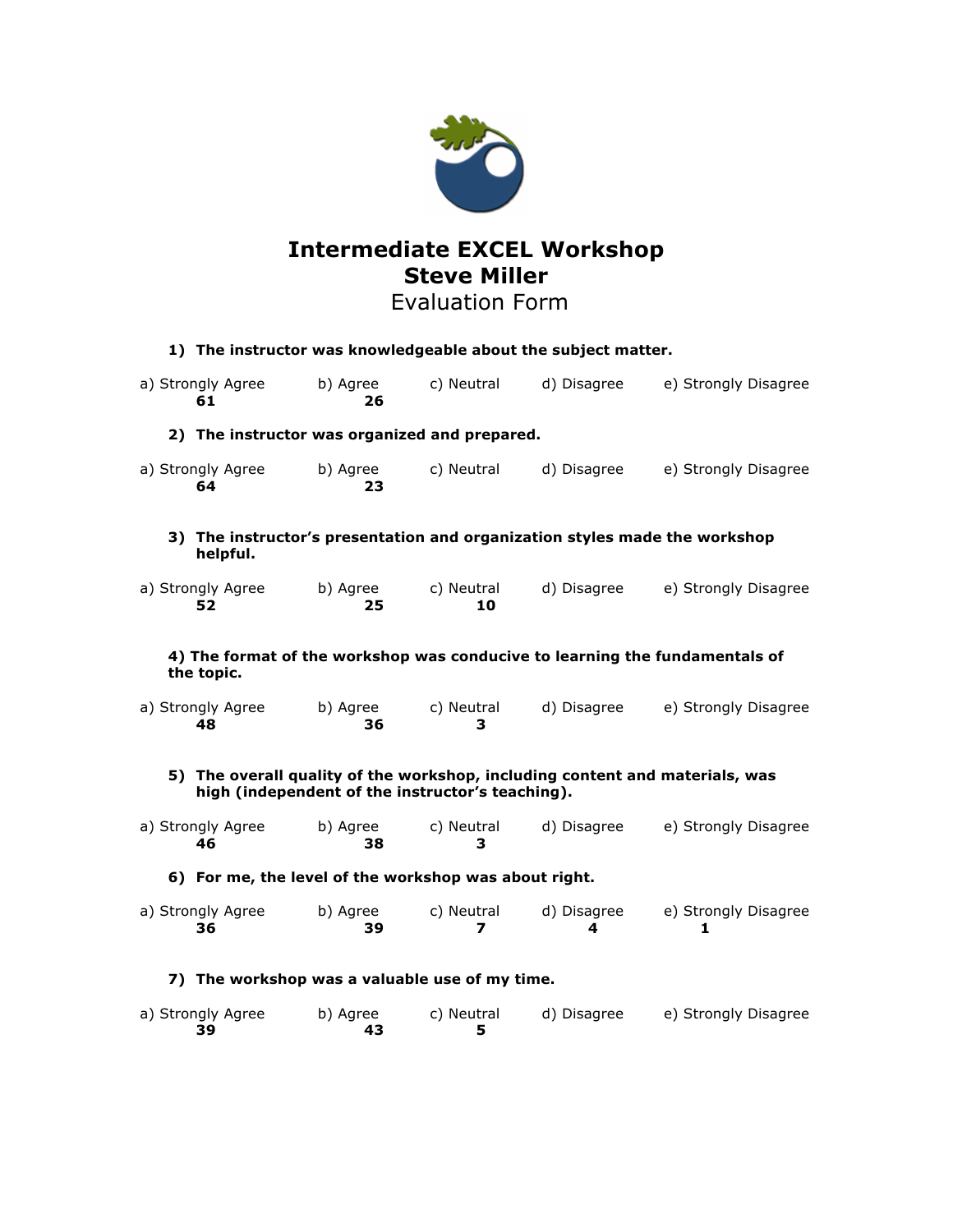#### **8) Which aspects of the workshop were the most valuable?**

- Learning how to input formulas we're likely to use at Bren.
- The Excel training overall was pretty valuable.
- All
- Using formulas.
- Calculations and formulas.
- Everything was helpful.
- Stats analysis
- The IF and COUNTIF functions. Also fixing and naming cells.
- Good formatting allowing you to work at your own pace. Covered a good variety of topics. I didn't attend the beginning workshop, but had no problem figuring out how things worked.
- The practice exercises were helpful and relevant.
- The statistical functions and "if/or" functions for calculating and organizing data.
- Learning shortcuts (like locking cells).
- Learning new shortcuts. Refreshing the equations.
- The shortcuts for Excel and practicing formulas. Learning variations of same calculations was helpful.
- The shortcuts and tips. Answer sheet.
- Formula definition/description.
- Formulas
- Learning new Excel functions.
- Graphs, fixed value
- All of it....I have minimal experience with Excel.
- Learning the variety of functions to save time and organize my data.
- Learning how to input formulas and having helpers being fast and available to troubleshoot.
- Learning the IF and AND functions. The F4 shortcut for the \$ is extremely useful.
- IF functions, \$ functions.
- The practice sections that you do individually to make sure you understood what was verbally said. The reference sheet.
- Learning the shortcuts.
- Learning the tips that we will use in future data analysis, graphs, regression, and statistical analysis.
- \$ and naming!
- Formulas, shortcuts, graphing.
- Good refresher. Data analysis was the only new skill for me.
- Dragging, equations, IF, AND, OR.
- The material we covered was useful.
- I'll find out when I know what I use most.
- All of the shortcuts.
- All of the workshop topics/examples were very helpful.
- Love the interactive worksheets.
- When formulas were used applicable to our classes, it was helpful.
- All of it.
- The statistics tools.
- Making graphs/charts. Using \$ locking cells.
- Logic functions. Statistics section.
- Shortcuts, graphic, stats tools.
- Shortcuts.
- The presence of instructors.
- How to utilize the histogram and stats function. How to do regression.
- The setup of having problems and info already all set up on Excel workbook, so we can work through everything together.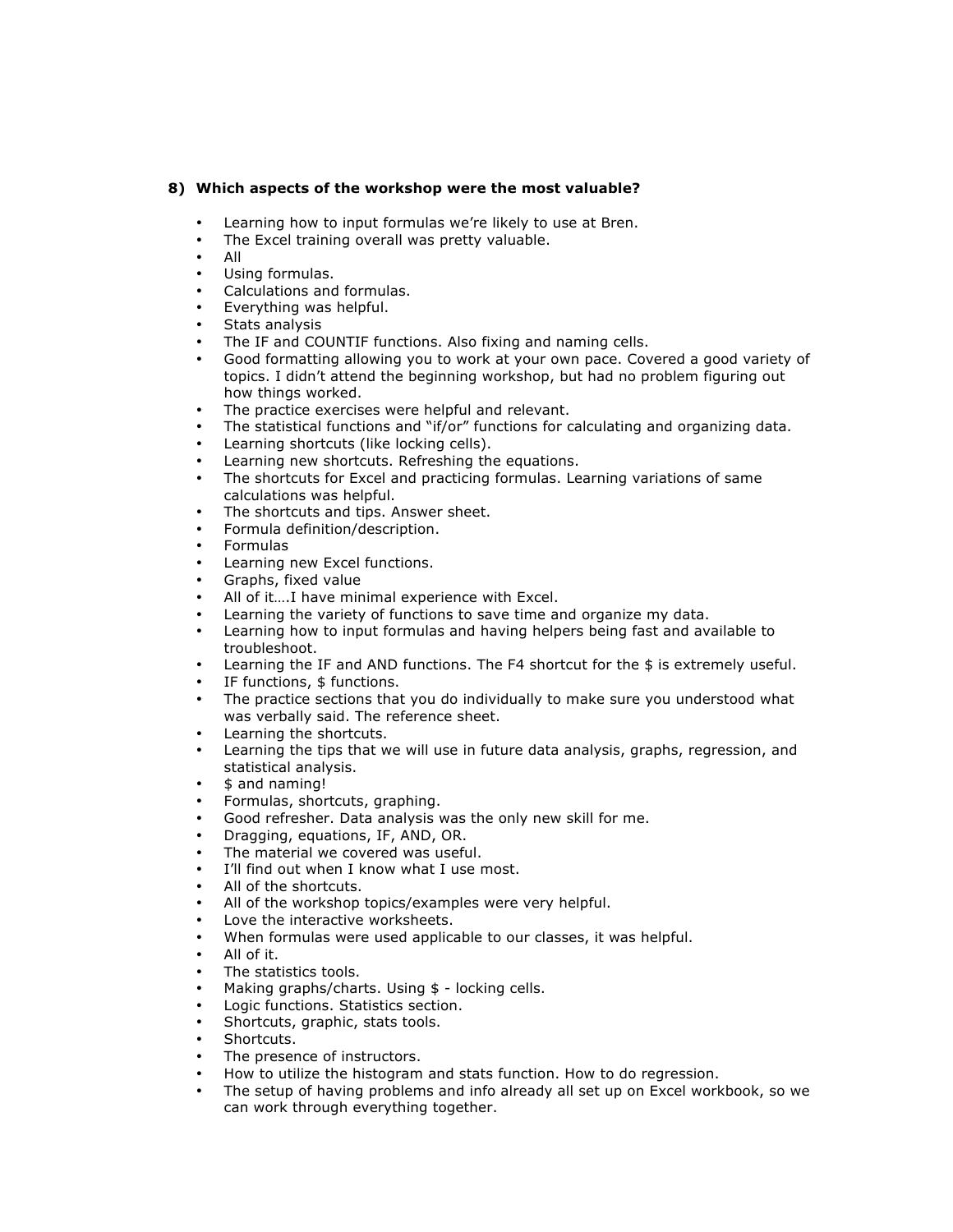- A few of the shortcuts were new to me and very useful.
- Naming and \$ signs for referencing.
- I knew most of it except for the AND function which Excel does in a counterintuitive way.
- Skills learned have correlated to homework already!
- The advanced workshop especially simple drag and copy functions.
- Steve really tries to teach to the level of the students.
- While I thought the beginners workshop was basically review, a lot of this stuff was new to me. VERY valuable! Particularly liked stats examples. Also, TAs were very active and helpful. GREAT JOB!
- Having helpers in the room for when I was lost or behind the instructor!
- Learning all the different shortcuts was very helpful.
- The topics. Learning basic easier stuff.
- Hands on practice.
- The later Excel worksheets.
- Learning formulas IF, AND, OR, etc. Data analysis plug-ins were also really good.
- Logical statements.
- Exactly what I was looking for....good pace, great instructor.
- **Everything**
- All formulas
- The way Steve organized it made it really easy to learn the material lots of examples to practice concepts multiple times.

#### **9) Which aspects were the least valuable?**

- None
- Changing column widths, clicking and dragging formulas, cell values, etc.
- Too fast
- The class was a little rushed today.
- A few of the beginning exercises were pretty basic to me.
- I thought everything was relevant.
- Coloring
- Basic material (dragging, naming, etc.)
- Financial Wizard.
- I felt that everything was valuable to me.
- I felt I was just reproducing what was on the overhead. I wish instructor explained conceptual aspects more.
- Stats
- Early part was entirely review.
- All of it was good or will be useful later.
- Repetition<br>• Plotting inf
- Plotting into future (e.g. 1,2,...3,4)
- Graphing.
- All so helpful to me.
- The statistics part of the workshop had directions strictly for Windows.
- The time crunch.
- Basic shortcuts.
- Going over averages, min, max. Some overlap to the basic class.
- Graphing (already knew how to).
- All aspects were valuable.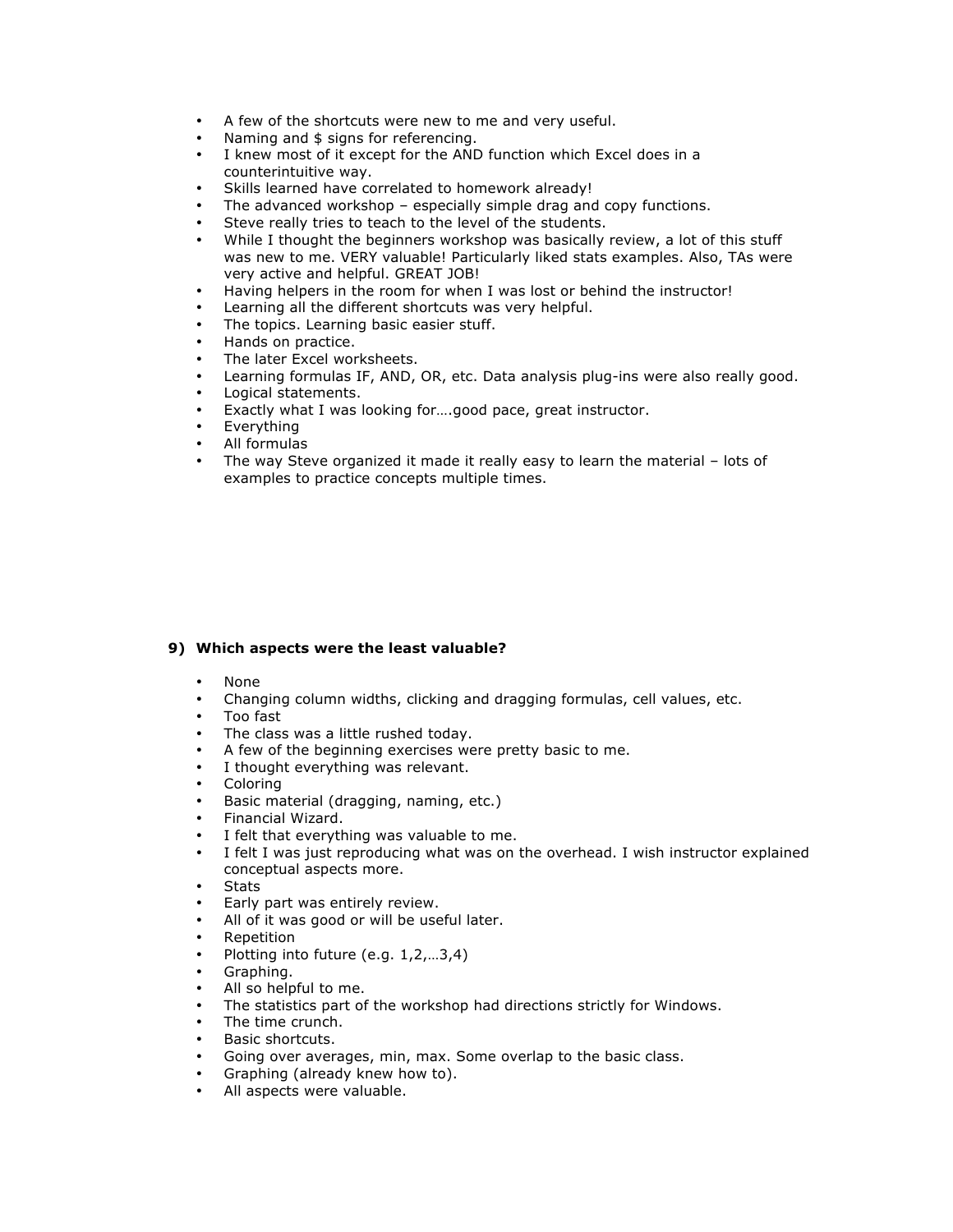• Sometimes, depending on where you sat, it could be difficult to see overhead projectors.

### **10) What suggestions do you have for improving the workshop?**

- More practice related to environmental sciences (to practice on our own).
- When you work with real data, things aren't so easy to follow, maybe add more "figure it out" type exercises. Also, more complicated logical statement examples please!
- None
- Slow down a little bit. Sometimes it was hard to keep up.<br>• Go slower and have more renetition to really learn/remement
- Go slower and have more repetition to really learn/remember stuff and more assistants to help.
- Adding/incorporating instructions for Mac users.
- Maybe more TAs, we didn't give them a break.
- Suggest specific resources for additional practice and/or reference.
- It wasn't the right level for me which I couldn't really tell based on the worksheet we were given to get an idea of what will be in the workshop, because it only covered the beginning material. Maybe have a  $2<sup>nd</sup>$  worksheet with intermediate practice problems so we can gauge what level the intermediate one is.
- Give the instructor a mic, difficult to hear.
- This was a good length. Anything more relevant would need more time.
- Can't think of anything.
- Not so fast!
- Good job, good pace.
- Make sure to speak loud so that everyone can hear.
- More complicated material. Info on Mac shortcuts or equivalents.
- It seems like most personal computers people have are Macs, so it would be nice to have a little section on how some of the functions are different on Macs.
- Speed was slightly too fast for my prior knowledge. I needed more time to follow along in worksheets. Maybe smaller, more specifically divided groups.
- No suggestions! Great as is.
- Microphone
- Workshop is too long  $-$  all of the most important and useful topics are covered towards the end, when I'm already burnt out by 2+ hours of Excel!
- With so many people in the lab we need more helpers. I couldn't follow the instructor because I had a computer in front of me, the overhead screen on my left, instructor behind me, lots of people talking, etc. etc.
- Send out agenda prior give us an option to do at our own pace ahead of class and we can attend if we have questions.
- Talk louder!
- It moved a little slowly for me but I'm not sure how this could be improved since people work at different speeds.
- Very helpful, learned a lot!
- Use values that aren't so simple. Because I usually input the numerical value(10, 100) into the equation instead of the cell (i.e. B4)
- Have the evaluation form online to save paper.
- Great format.